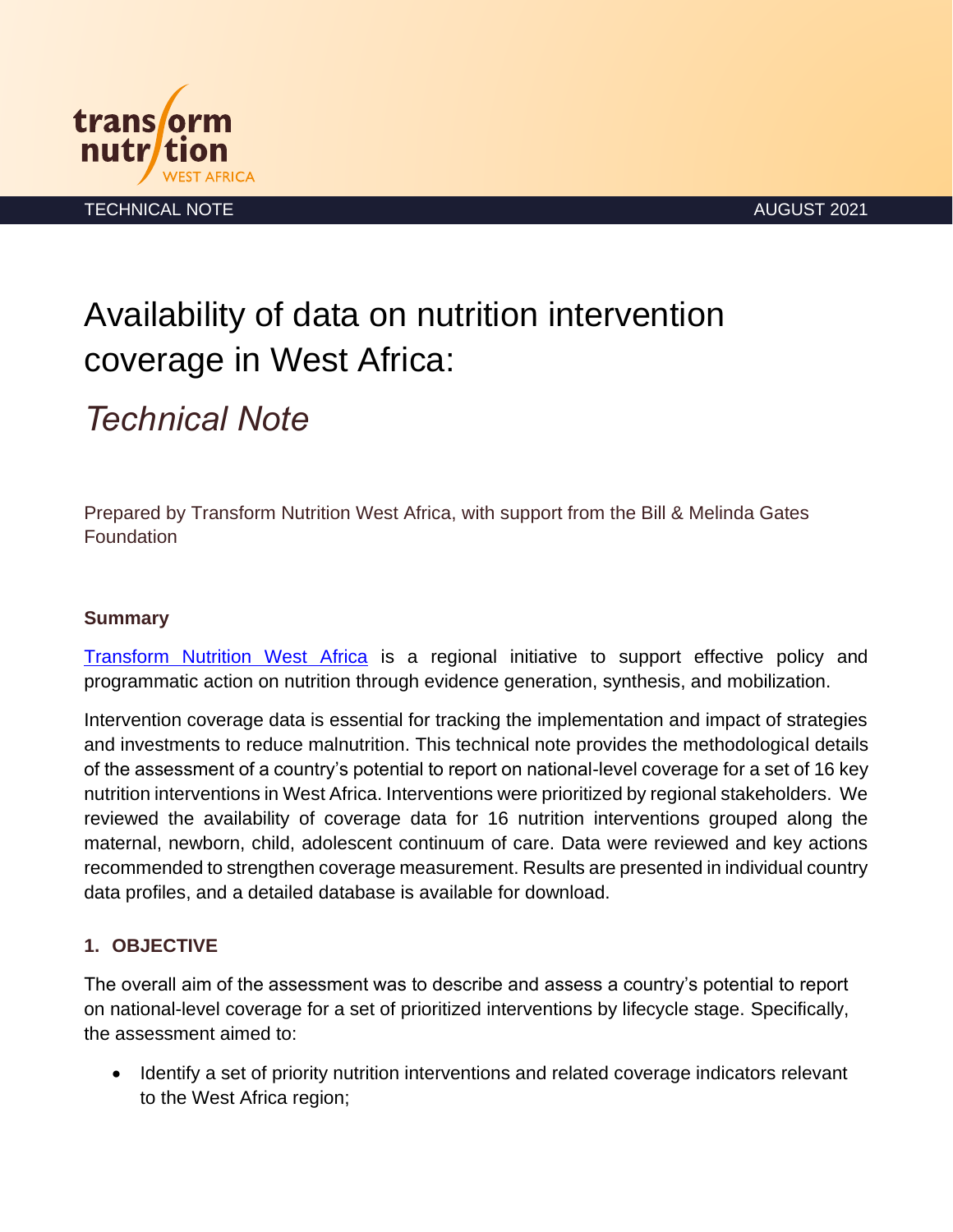- Identify all available primary data sources including administrative and populationbased data sources - for this set of nutrition intervention coverage indicators in each WA country;
- Identify and assess a countries' potential to track progress and report coverage of key interventions using the data available;
- Identify gaps and opportunities in availability of data on intervention coverage to track progress, monitor and evaluate nutrition programs;
- Recommend key actions to strengthen national-level coverage measurement.

# **2. METHODOLOGY**

The term coverage used throughout the protocol is defined as the proportion of individuals in need of a service or intervention who actually receive that service (Marsh et al. 2020). Coverage indicators are calculated by dividing the number of people receiving a defined intervention by the population eligible for, or in need of the intervention.

## **2.1. Identification of priority interventions and related coverage indicators**

A stepwise approach, described below, was followed to identify priority interventions and coverage indicators.

## *Step 1: Mapping all prioritized nutrition interventions across regional and global level*

Identification and mapping of priority nutrition interventions was done at regional and global level. Interventions identified at each level were brought together into one excel sheet and organized by the lifecycle stages, including adolescence, preconception, pregnancy, delivery and postnatal period, childhood, and household level (general). This resulted in 84 interventions. We aimed to be inclusive at this stage, so interventions were repeated across different stages.

### *Global-level priorities (and other contexts):*

• We identified extracted priority nutrition interventions through a targeted literature search. This included assessment of the work on coverage indicators done by March et al. 2020; Gillespie et al. 2019; the Global Nutrition Monitoring Framework; the POSHAN Nutrition Indicator Framework; the global investment framework; and the Lancet Series.

### *Regional-level priorities:*

- We performed a review of regional priorities as identified during TNWA's inception phase;
- We reviewed the two regional nutrition policies included in a previously conducted regional policy review, i.e., the WAHO Regional Nutrition Strategic Plan for West Africa and the Feuille de Route Régionale pour l'Alliance Globale pour la Résilience Sahel et Afrique de l'Ouest.

### *Step 2: Consultation with regional stakeholders*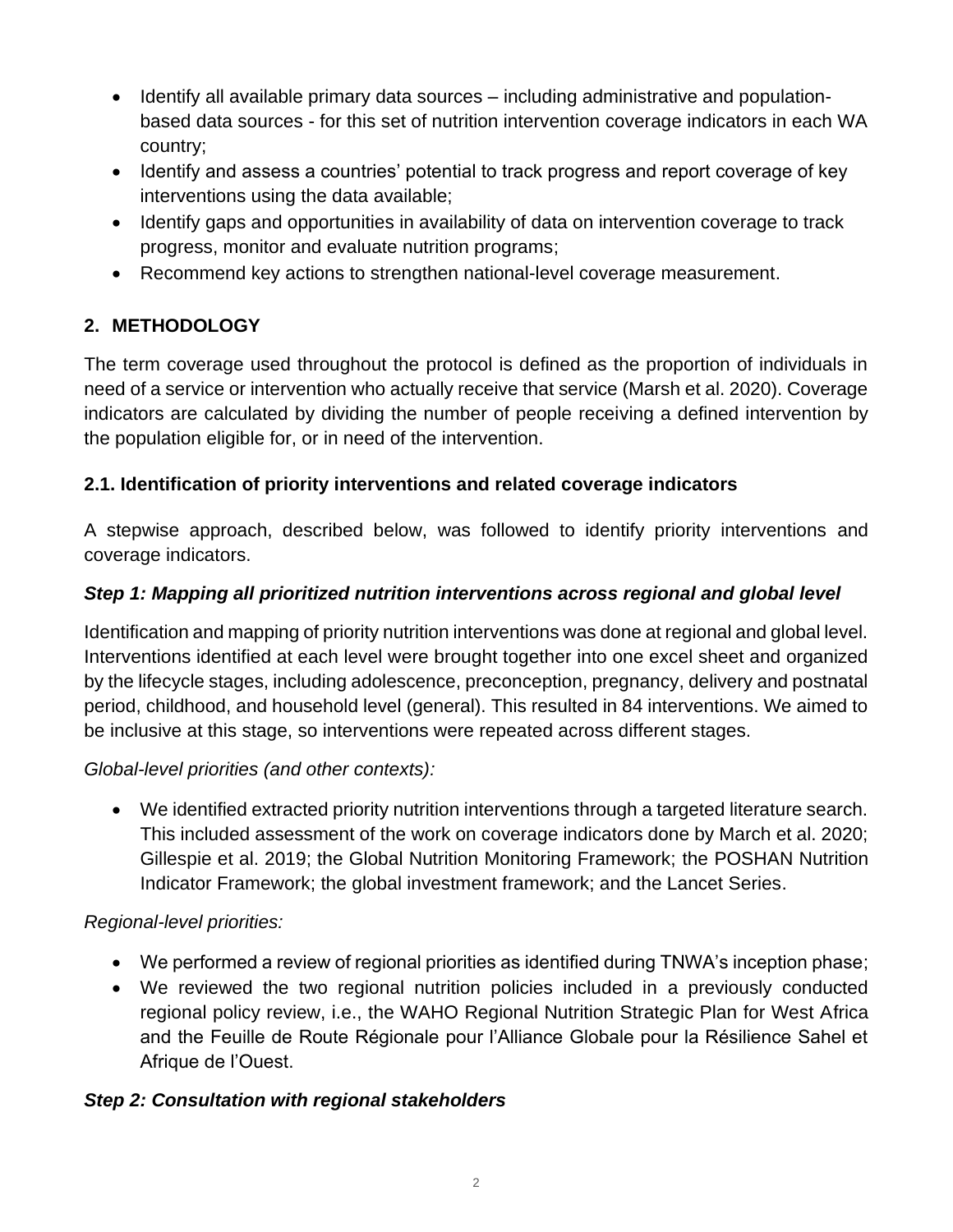The final list of 84 interventions was then shared among nutrition stakeholders working at regional level to seek their input on top priority interventions to be implemented across the region. Stakeholders consulted included DataDENT - a project focused on improving value chains for nutrition globally with focus countries in West Africa - and the West Africa Regional Nutrition Working Group (including various nutrition stakeholders active in the region). We requested each stakeholder to review the list of interventions and add any they felt were missing, then rank their top ten priority interventions from 1 to 10, with 10 representing the highest priority. We then compiled scores from all stakeholders weighed by ranking and retained any intervention with a score >9 (including all but the lowest quintile: range of scores (0-50)).

#### *Step 3: Final selection of nutrition interventions*

The final selection of nutrition interventions was based on the following inclusion criteria: any intervention that was i) ranked and selected by regional stakeholders with a combined score >9 AND ii) was included in the Gillespie et al. (2019) paper, which is the reference used to identify evidence-based interventions (proven impact on reducing undernutrition in women and children). From the long list of 84 interventions, we finalized a list of 16 key nutrition interventions for the region.

#### *Step 4: Identification of potential coverage indicators for the final selected interventions.*

For each of the 16 key interventions we mapped proposed coverage indicators from the Gillespie et al. paper (proposed core coverage indicator list), which was complemented with i) the DataDENT compendium of indicators (guidance document for measuring coverage of health systems nutrition interventions in household surveys) (DataDENT 2021), and ii) other relevant literature on coverage indicators including Choufani et al. (2020), which discusses different ways to measure coverage for IYCF counselling, and Moller et al. (2018), a scoping review of maternal and newborn indicators. For any given intervention, multiple coverage indicators could be available. This exercise served the purpose to be inclusive and guide identification of the various ways an indicator and its measurement (numerator/denominator) could be presented. Based on the resulting map we defined common terms to guide the search for the data sources as different definitions and terminology aspects are used.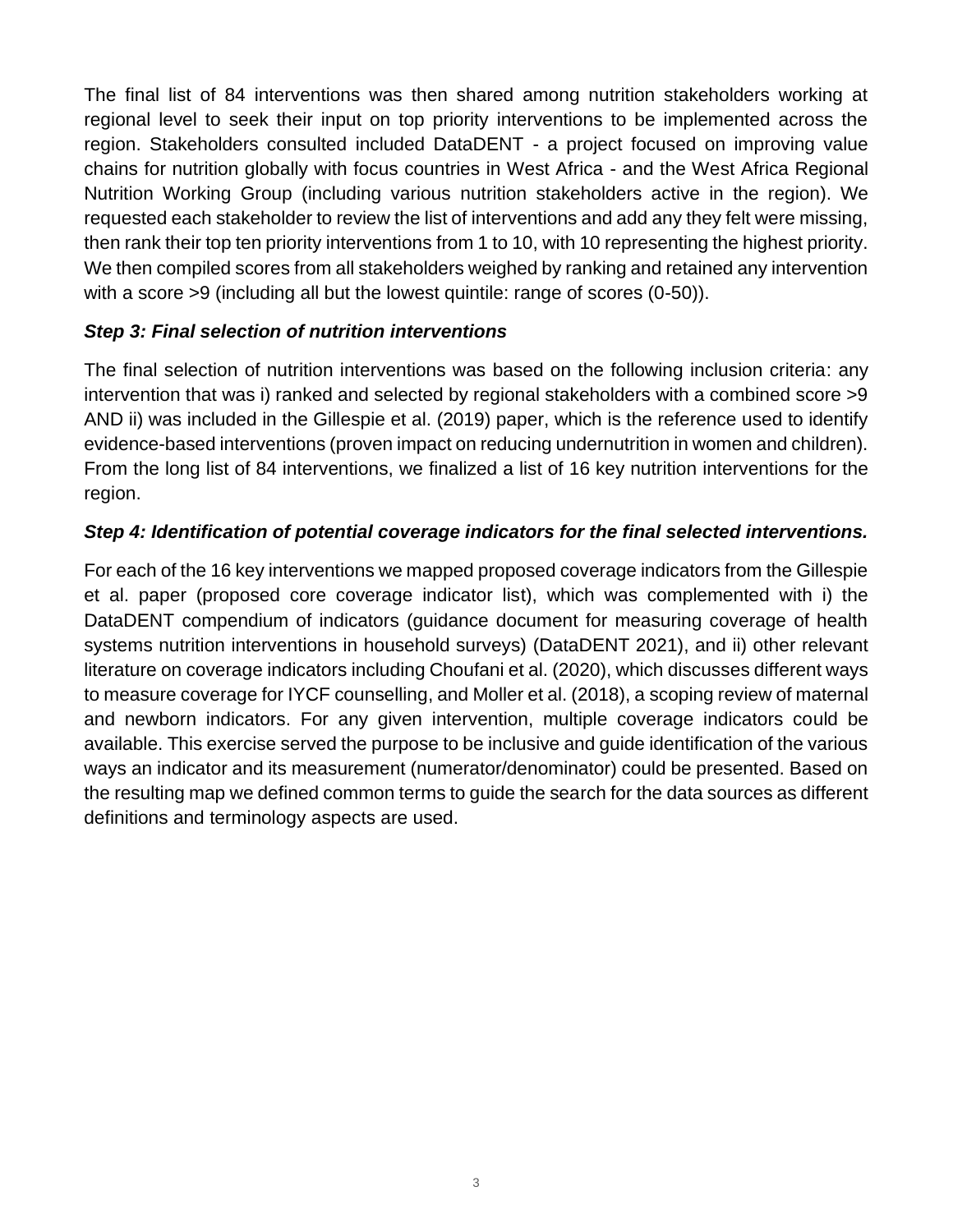#### **2.2 Identification of data sources at country level for measurement of coverage of the selected interventions**

We systematically reviewed the available primary data that report on the final prioritized set of nutrition interventions and their coverage indicators for all WA countries. We identified current data sources, population-based and/or administrative data (facility-based), that report coverage of these interventions.

#### *Search strategy*

Primary data sources are defined as an original data source, i.e., data are collected first-hand for a specific research purpose or project. Sources may include population-based survey data or administrative data. Searches were completed between July-December 2020; any data sources available after this date were not included in this exercise.

The following complementary search approaches were used to identify nutrition data sources at country level (**Table 1**):

| Search approach                                                               | <b>Population-based surveys</b>                                                                                                                                                                                                                                                                                                                | <b>Administrative data</b>                             |
|-------------------------------------------------------------------------------|------------------------------------------------------------------------------------------------------------------------------------------------------------------------------------------------------------------------------------------------------------------------------------------------------------------------------------------------|--------------------------------------------------------|
| <b>TNWA - Review data country</b><br>profiles on nutrition data<br>assessment | We used previously produced data country<br>profiles to explore the included population-<br>based surveys for any of the West African<br>(WA) countries for the key interventions and<br>their coverage indicators.                                                                                                                            | <b>NA</b>                                              |
| <b>TNWA - Review of national policy</b><br>documents                          | We explored the policy review for each WA country to see if there is mention of<br>interventions/coverage indicators they use and/or the data sources they mention.                                                                                                                                                                            |                                                        |
| <b>Targeted website searches</b>                                              | We explored http://ghdx.healthdata.org and http://microdata.worldbank.org to find<br>relevant surveys for each WA country.<br>We used key words for intervention/indicators as identified from the mapping exercise<br>to retrieve sources. No limitations on the type of study, nor on timeframe were applied.                                |                                                        |
| Google search                                                                 | We searched keywords in English for all countries and the French translation for<br>francophone countries (Benin, Burkina Faso, Guinea, Ivory Coast, Mali, Mauritania,<br>Niger, Senegal, Togo).<br>[search terms for indicator] + [country] + [administrative] OR [population-based]<br>We then screened title/abstract of the first 50 hits. |                                                        |
| <b>Consultation with content experts</b>                                      | Country experts (e.g., NIPN, national<br>statistics office/bureau, nutrition experts)<br>were contacted and presented with the<br>databases retrieved. A request for their input<br>was sent.                                                                                                                                                  | Request for input was sent to UNICEF<br>and WAHO DHIS2 |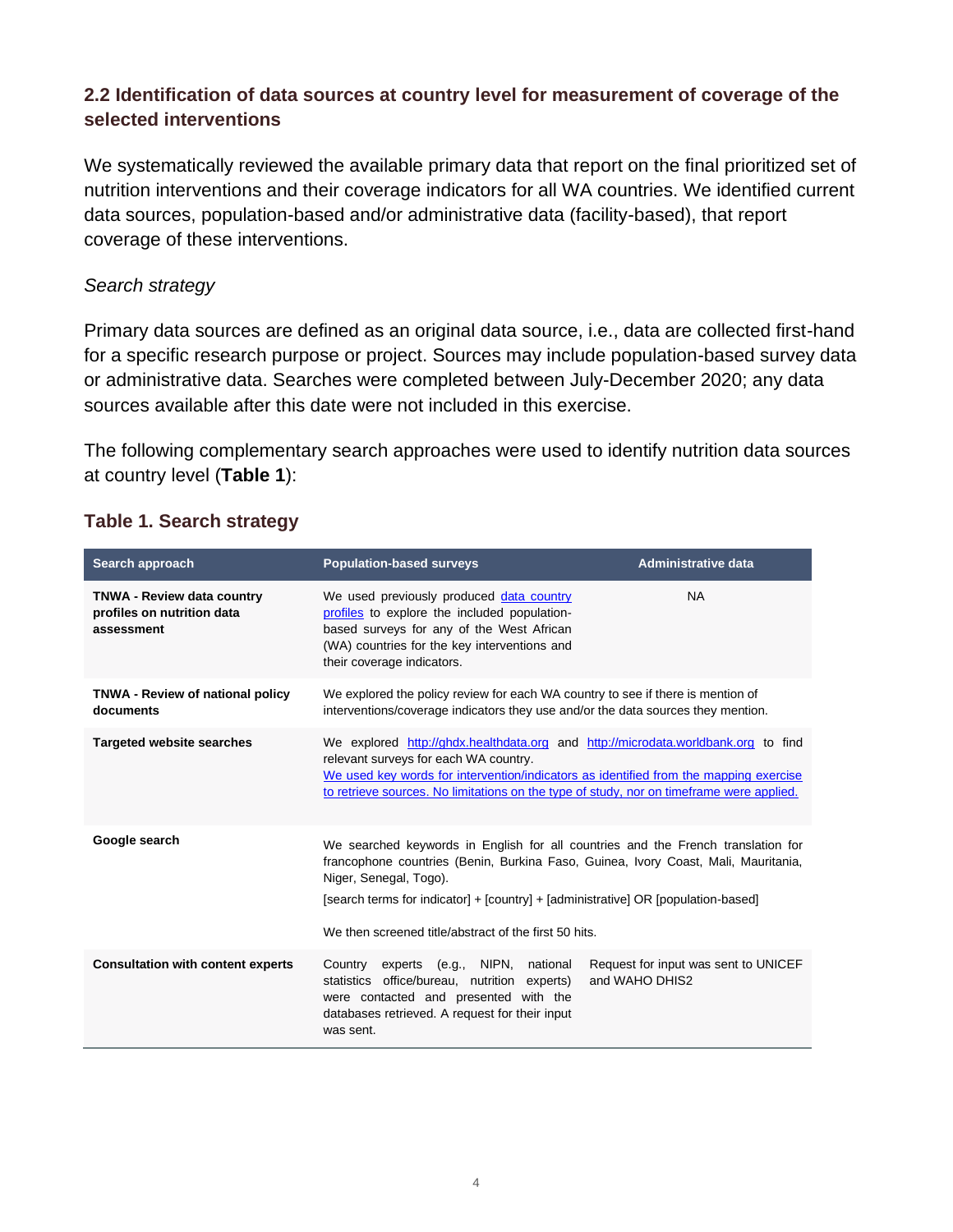The inclusion criteria for retaining the primary data sources are described in **Table 2**.

| Data source type                | <b>Inclusion criteria</b>                                                                                                                                                                                                                                                                                                                                                                  |  |
|---------------------------------|--------------------------------------------------------------------------------------------------------------------------------------------------------------------------------------------------------------------------------------------------------------------------------------------------------------------------------------------------------------------------------------------|--|
| <b>Population based surveys</b> | A nationally representative survey (if no national survey was available for a given<br>indicator, a sub national survey was documented) (we only considered population-<br>based data from surveys and other resources that are administered on a large scale<br>(national level)                                                                                                          |  |
|                                 | Includes at least one measurement of coverage or the components (numerator<br>$\bullet$<br>(those individuals that are in need of the intervention that received it)/denominator<br>(all individuals in need of the intervention)) thereof to allow to calculate the measure<br>(regardless of whether it is provided in the report) for at least one of the 16 selected<br>interventions. |  |
|                                 | For recurring surveys, we used the most recent survey for a given indicator. This is<br>$\bullet$<br>especially important as various Demographic and Health Surveys (DHS)<br>questionnaires could have been used (DHS6/7/8) and for each of these, questions<br>on coverage of interventions differ.                                                                                       |  |
| <b>Administrative data</b>      | Administrative data for a program or intervention implemented at national level (if no<br>programs were administered at national level for a given intervention, then we looked<br>for sub national administrative data).                                                                                                                                                                  |  |
|                                 | Collected by health systems or implementing programmes (parallel reporting<br>systems).                                                                                                                                                                                                                                                                                                    |  |
|                                 | <b>Includes</b><br>at least one<br>measurement of coverage<br>components<br>or the<br>$\bullet$<br>(numerator/denominator) thereof to allow to calculate the measure (might not be<br>provided in a report) for at least one of the 16 selected interventions.                                                                                                                             |  |

#### **2.3 Identify and assess a countries' potential to track progress and report coverage of key interventions using the data available**

For each data source identified, we searched for indicators of the 16 nutrition interventions in survey reports and survey questionnaire forms, among others. We indicated the availability of data in a table format. Across all data sources, we assessed if they include data against the potential indicator or if they have data that allows to create/compute a relevant indicator. We extracted the survey question *as asked* in the questionnaire, the definition of the indicator, data elements (numerator and denominator) for the indicator's construction, and general information on the dataset (data collection frequency, sample size, target population, representativeness). Where no coverage indicator was reported, but the data elements are collected, we report the numerator/denominator. For population-based surveys, we assessed the ease of access to the data based on pre-defined criteria (open access, available upon request, not publicly available, not applicable).

For each country, we identified the nutrition interventions that were implemented at national level through either DHS [country](https://dhsprogram.com/search/index.cfm?bydoctype=publication&bypubtype=5) reports or the [NutriDash database](https://www.unicefnutridash.org/login) from UNICEF. Then, we assessed which indicators were available from the identified data sources for these interventions. The resulting information was presented separately for population-based surveys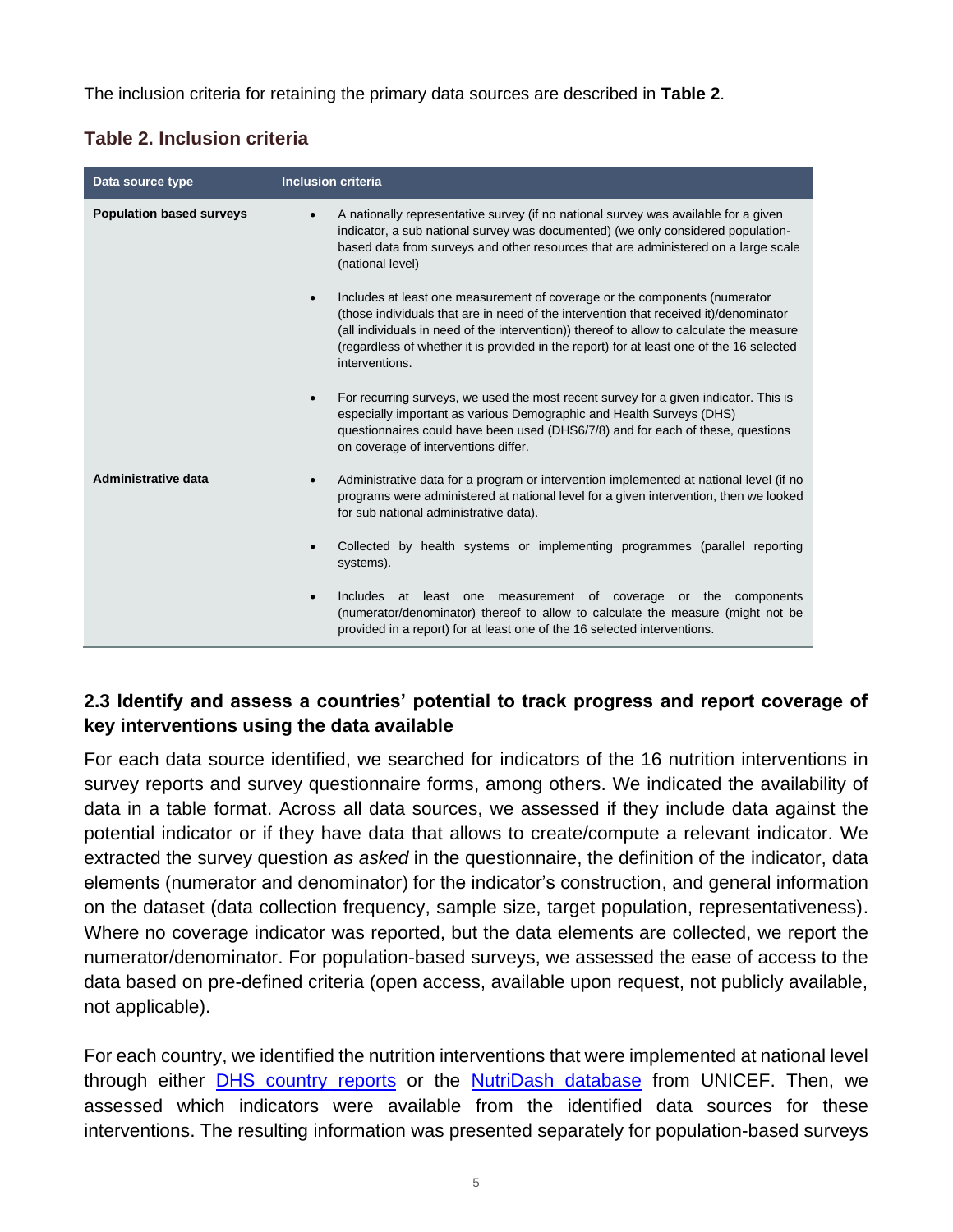and administrative data sources; information on administrative data was contingent upon expert reports. This exercise allowed us to see whether data gaps were due to 1) no indicator availability across both data sources, 2) indicators (or data elements) being collected but not reported in survey reports, 3) the lack of access to administrative data sources despite their possible inclusion of the interventions of interventions. Data gaps were also analysed across the lifecycle stages to see where they were more prominent. Based on these data gaps and data available, we recommended key actions for each country tailored to the specific country gaps and opportunities.

#### **References**

Choufani J., S.S. Kim, P.H. Nguyen, R. Heidkamp, L. Grummer-Strawn, K.K. Saha, C. Hayashi, V. Mehra, S. Alayon, P. Menon. 2020. "Measuring coverage of infant and young child feeding counselling interventions: A framework and empirical considerations for survey question design". *Matern Child Nutr* 16(4):e13001. doi: 10.1111/mcn.13001. PMID: 32297479; PMCID: PMC7507318.

DataDENT. 2021. "Compendium of Nutrition Intervention Coverage Indicators & Questions for Household Surveys." Baltimore: Data for Decisions to Expand Nutrition Transformation.

Moller A. B., H. Newby, C. Hanson, A. Morgan, S. El Arifeen, D. Chou, T. Diaz, L. Say, I. Askew, and A. C. Moran. 2018. "Measures matter: A scoping review of maternal and newborn indicators." *PloS one* 13(10), e0204763. https://doi.org/10.1371/journal.pone.0204763

Gillespie S., P. Menon, R. Heidkamp, E.Piwoz, R. Rawat, M. Munos, R. Black, C.Hayashi, K. K. Saha, J. Requejo. 2019. "Measuring the coverage of nutrition interventions along the continuum of care: time to act at scale." *BMJ Glob Health* 4:i133–i142. doi:10.1136/ bmjgh-2018-001290